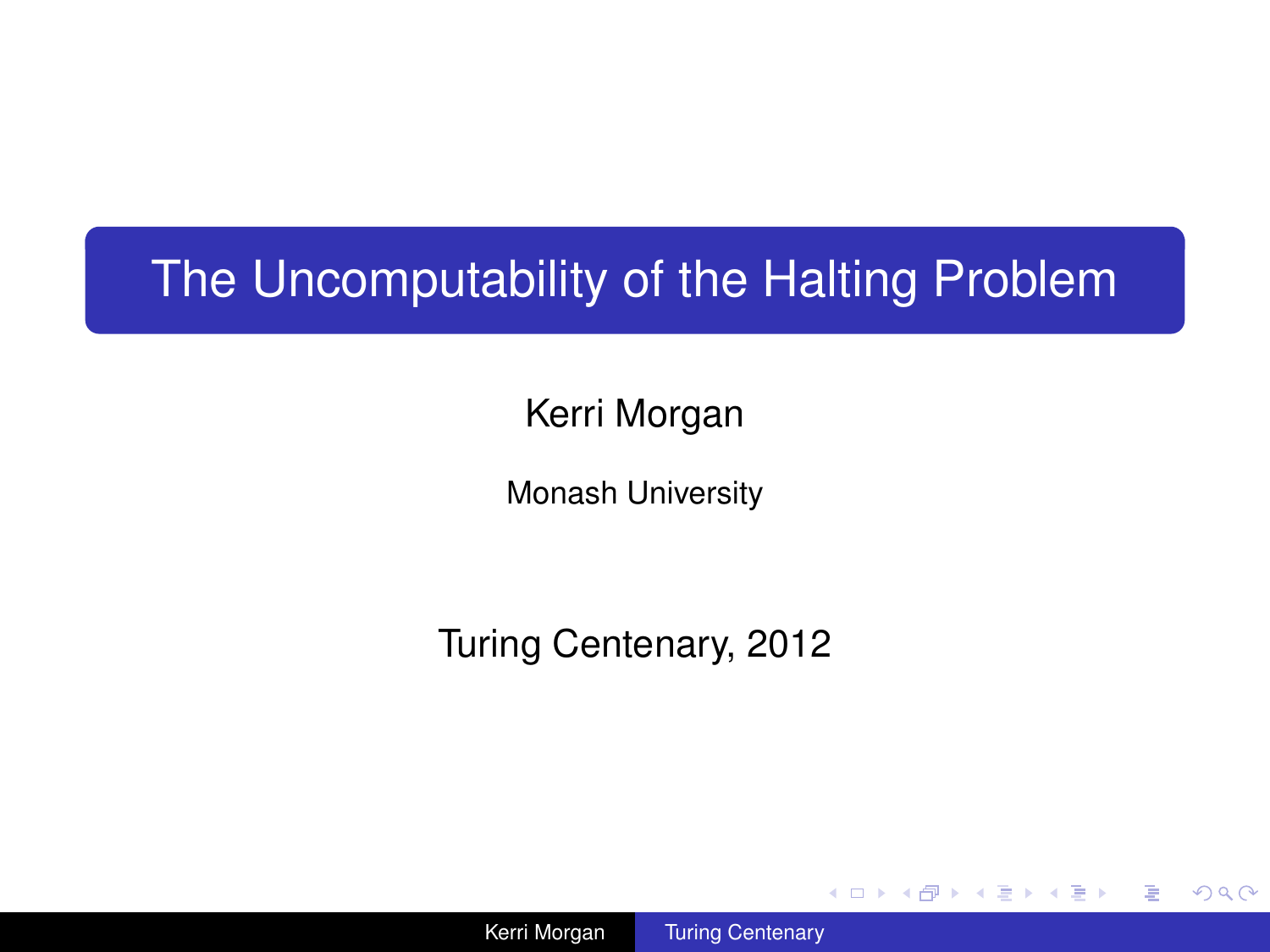- Decision Problems
- **Halting Problem**

メロトメ 御 トメ 差 トメ 差 トー

 $E = \Omega Q$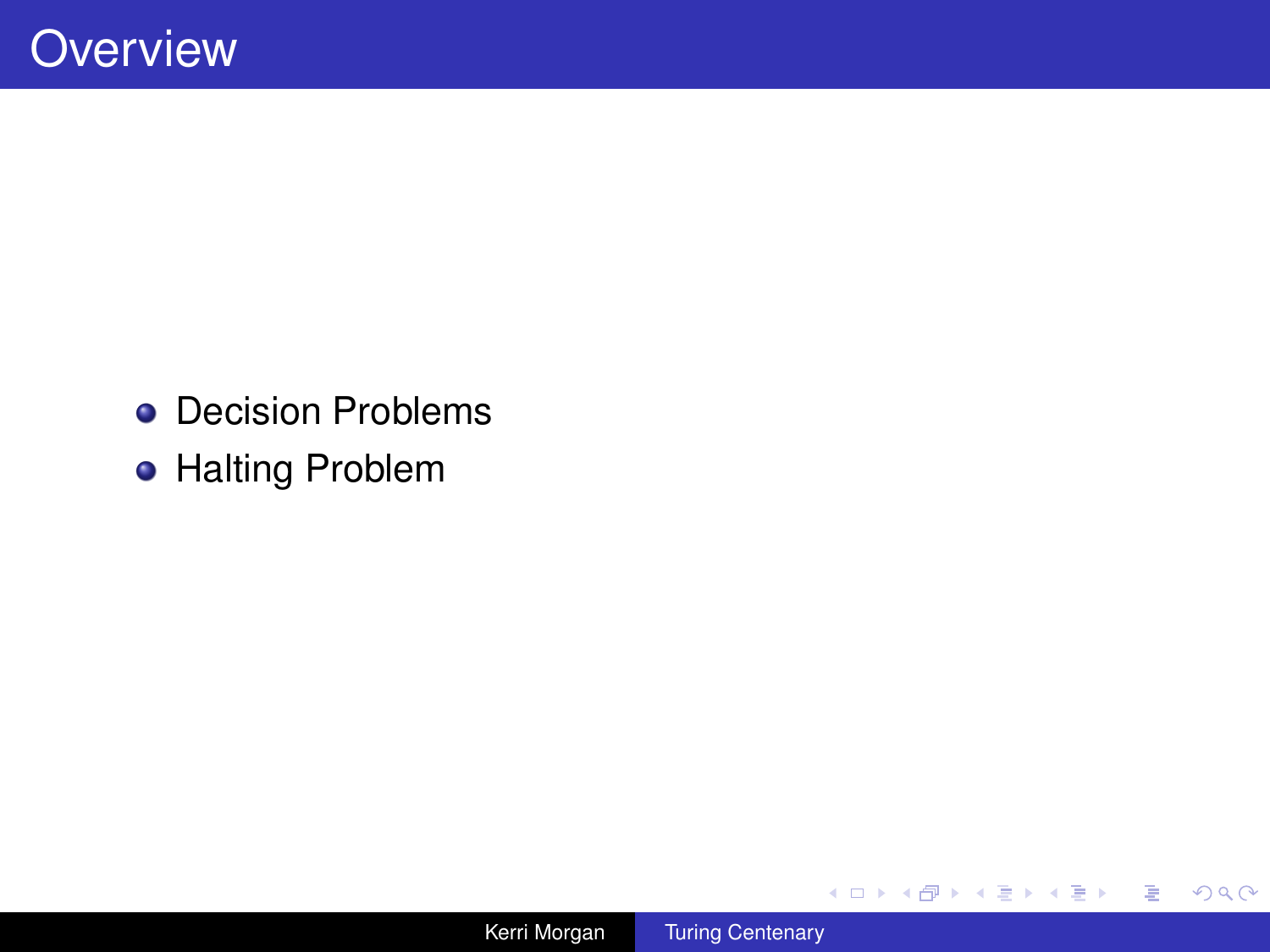## Decision Problems

- A *decision problem* is a set of instances *D* and a subset of yes-instances *Y* ⊆ *D*.
- Usually specified in two parts
	- **Generic instance**
	- **•** Question

**BUY** INSTANCE: Item *X* QUESTION: Will I buy *X*?



**PLANARITY** INSTANCE: Graph *G* QUESTION: Is *G* planar?



④ ティミト

 $2Q$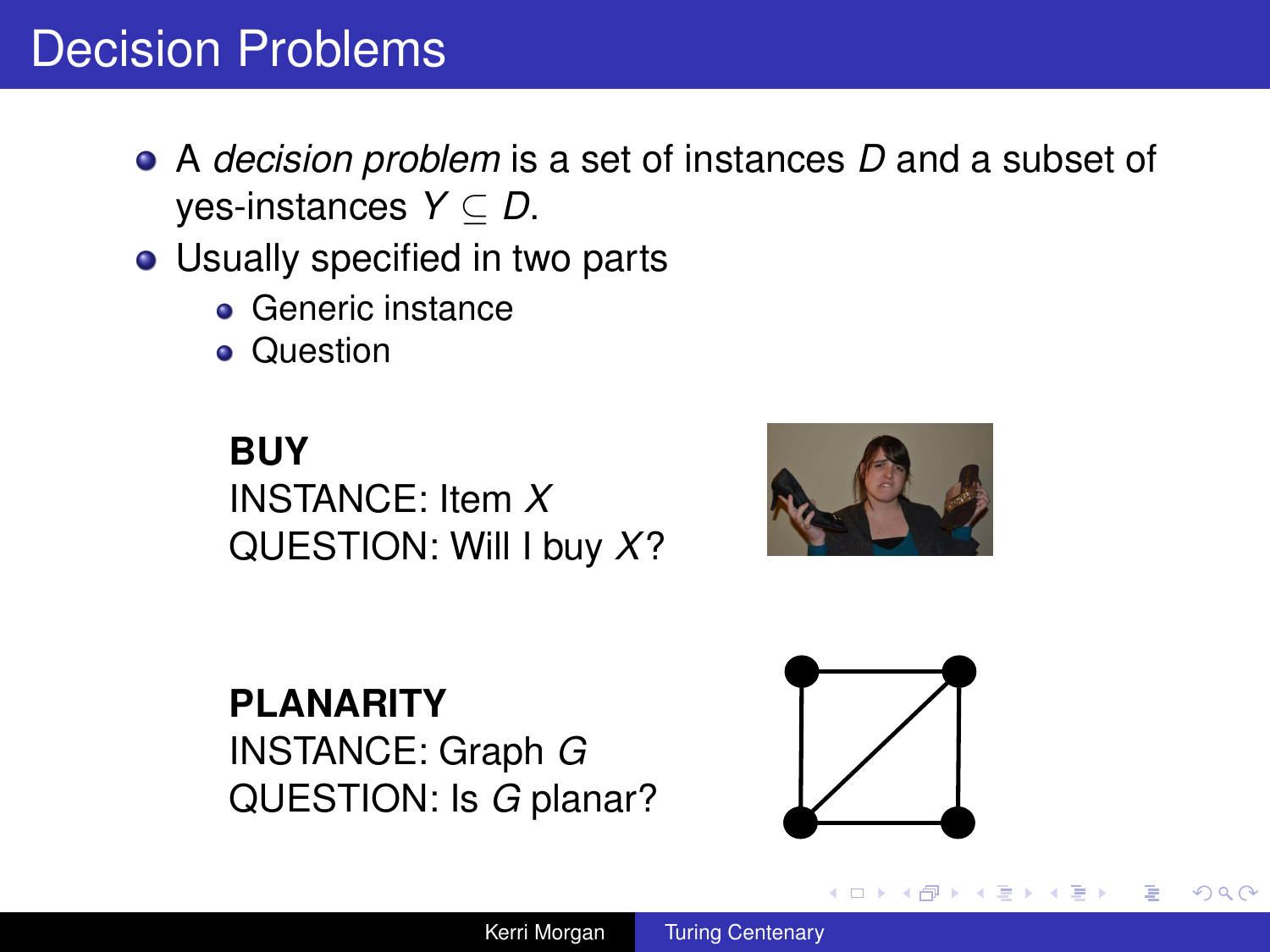## Decision Problems

- Some decision problems are computable
- Others may not be



イロト イ団ト イヨト イヨト

÷.

 $2990$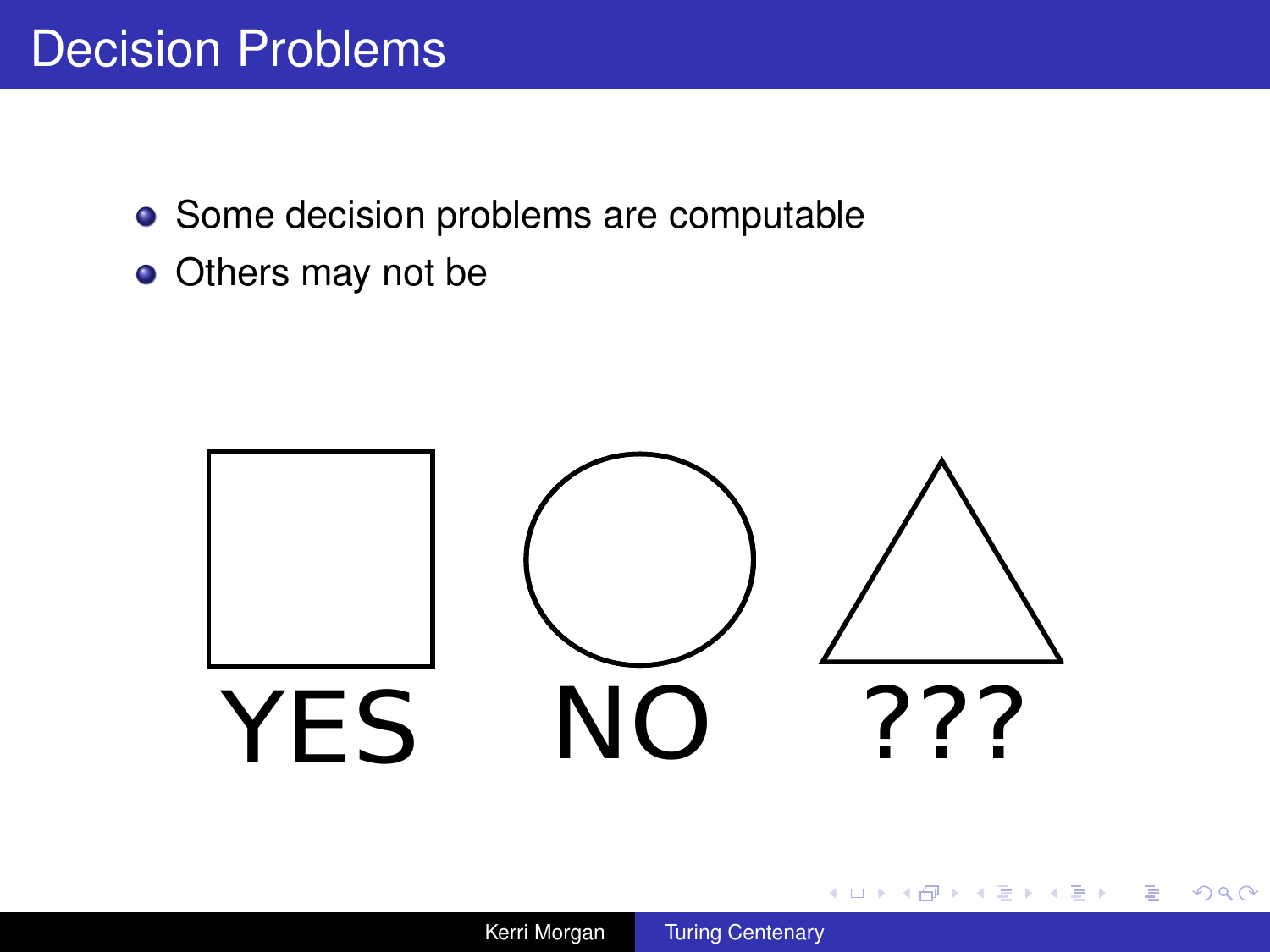### **HALT** INSTANCE:(α, *I*) QUESTION: Does the Turing machine α halt on input *I*?





イロト イ押 トイヨ トイヨ トー

重

 $299$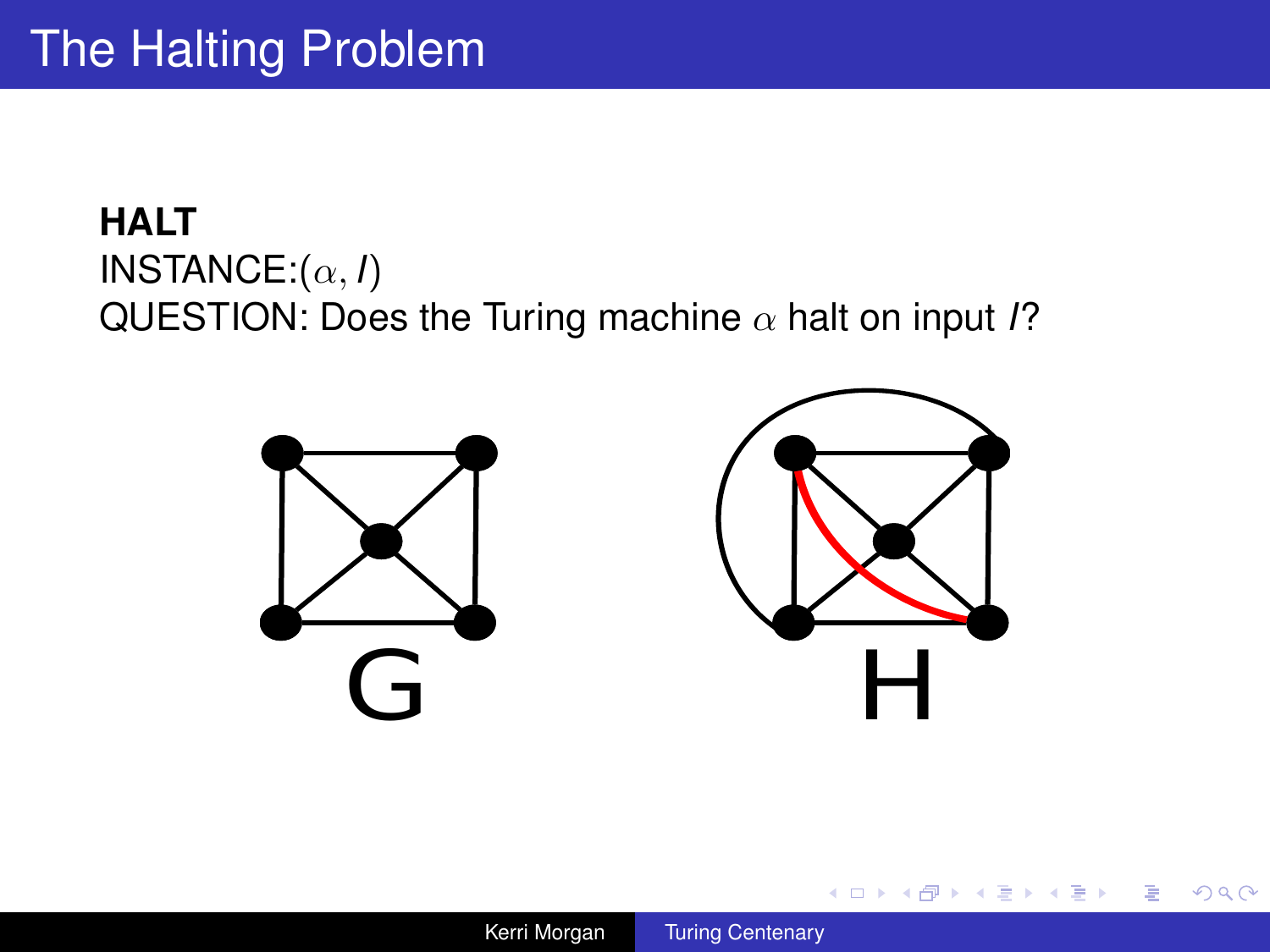#### **Theorem**

*HALT is uncomputable.*

**Proof** Suppose HALT is computable. Then there exists a Turing machine *H* where

$$
H(\alpha, I) = \begin{cases} 1, & \text{if } \alpha \text{ halts on input } I \\ 0, & \text{otherwise.} \end{cases}
$$

So we can construct a Turing machine H' where

$$
H'(\alpha) = \begin{cases} 1, & \text{if } H(\alpha, \alpha) = 0 \\ \text{Loops forever}, & \text{if } H(\alpha, \alpha) = 1. \end{cases}
$$

イロト イ押 トイヨ トイヨト

÷.

 $2Q$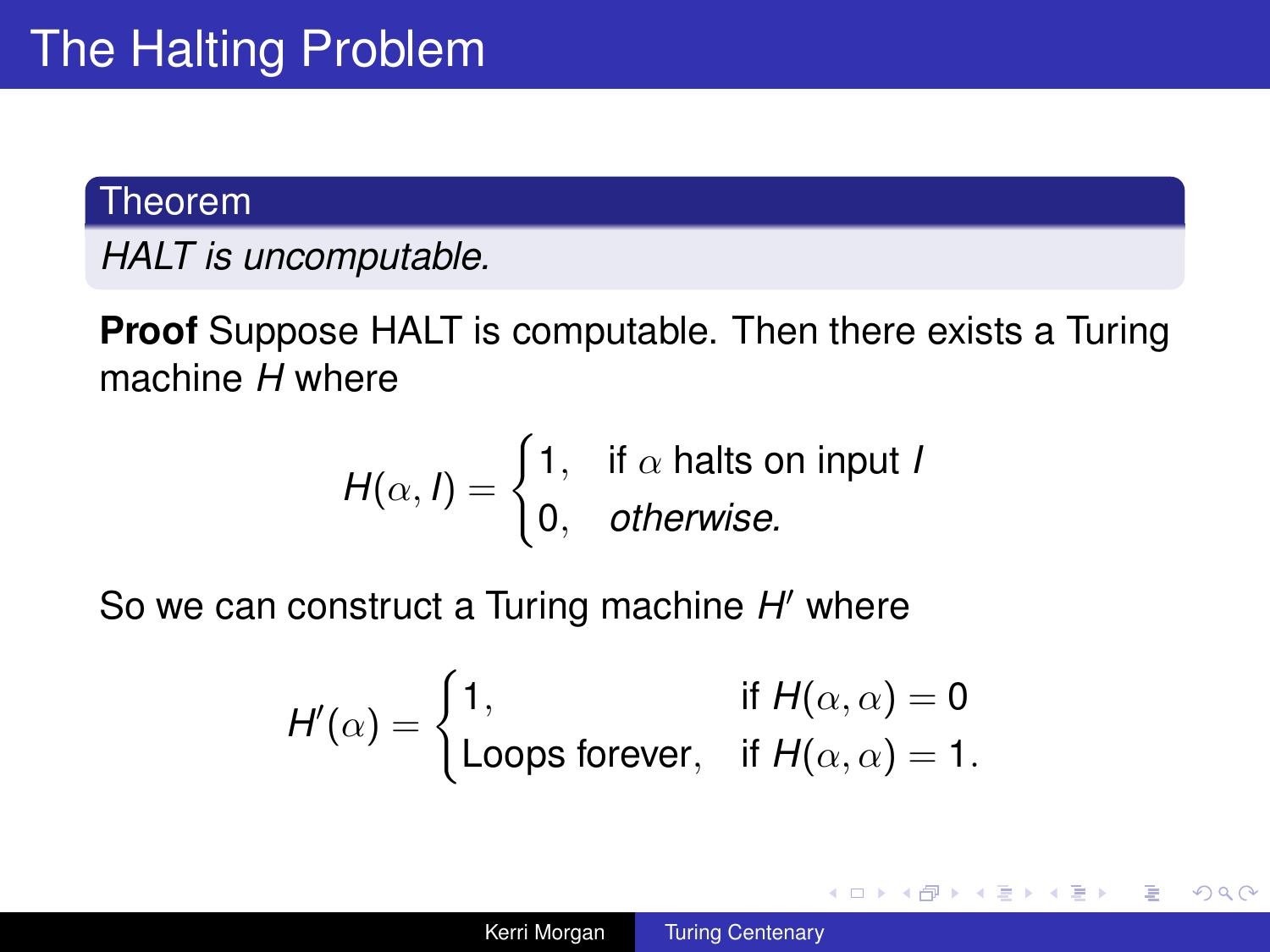Consider  $H'(H')$ .

$$
H'(\alpha) = \begin{cases} 1, & \text{if } H(\alpha,\alpha) = 0 \\ \text{Loops forever}, & \text{if } H(\alpha,\alpha) = 1. \end{cases}
$$

**Case 1**

 $H'(H') = 1$  $\Rightarrow H(H', H') = 0$  $\Rightarrow$  *H'* does not halt on input *H'*  $\Rightarrow$  *H'* loops forever on input *H'*, a contradiction.

イロト イ押 トイヨ トイヨ トー

÷.  $QQ$